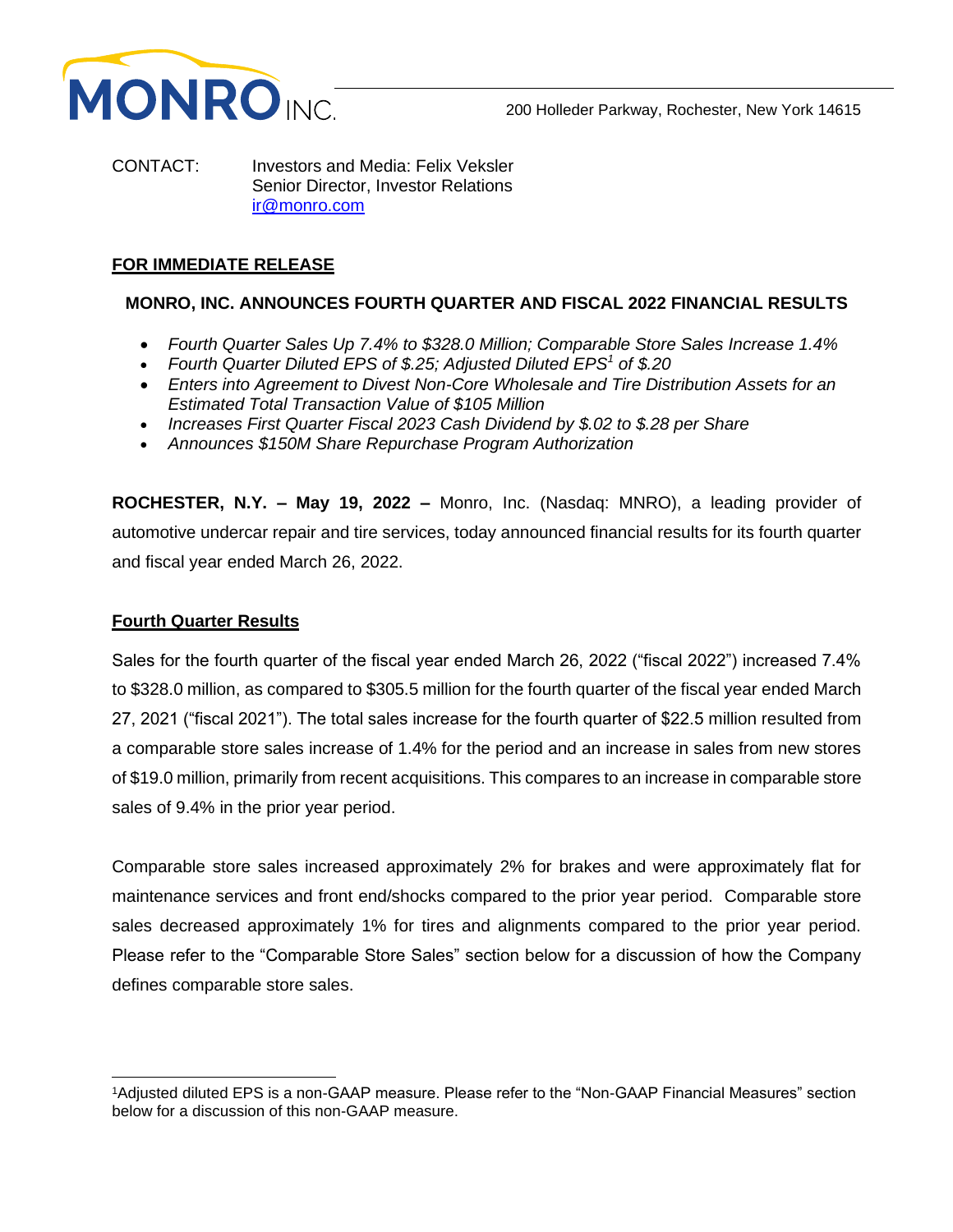Gross margin decreased 320 basis points to 31.9% in the fourth quarter of fiscal 2022 from 35.1% in the prior year period. The decrease was primarily due to an incremental investment in technician headcount and wages to support current and future sales growth. The Company estimates that this incremental investment impacted gross margin by 250 basis points in the fourth quarter. Lower than expected comparable store sales growth also resulted in higher fixed distribution and occupancy costs as a percentage of sales. Material costs as a percentage of sales were flat, compared to the prior year period, as the inflationary impacts of higher material costs were offset by higher selling prices and a mix shift towards the Company's higher margin service categories.

Total operating expenses for the fourth quarter were \$93.2 million, or 28.4% of sales, as compared to \$86.4 million, or 28.3% of sales in the prior year period. The year-over-year dollar increase resulted primarily from the expenses of 41 net new stores as well as due diligence and integration costs related to acquisitions completed and evaluated in fiscal 2022.

Operating income for the fourth quarter of fiscal 2022 was \$11.5 million, or 3.5% of sales, as compared to \$20.7 million, or 6.8% of sales in the prior year period. Interest expense was \$5.7 million for the fourth quarter of fiscal 2022, as compared to \$6.7 million for the fourth quarter of fiscal 2021, principally due to a decrease in weighted average debt.

Income tax benefit in the fourth quarter of fiscal 2022 was a net benefit of \$2.4 million, which included a \$3.1 million tax benefit due to differences in statutory tax rates from loss years in which net operating losses have been carried back. This compares to \$2.3 million of tax expense in the prior year period.

Net income for the fourth quarter of fiscal 2022 was \$8.6 million, as compared to \$11.8 million in the same period of the prior year. Diluted earnings per share for the fourth quarter of fiscal 2022 was \$.25, compared to \$.35 in the fourth quarter of fiscal 2021. Adjusted diluted earnings per share, a non-GAAP measure, for the fourth quarter of fiscal 2022 was \$.20, which excluded approximately \$.04 per share of costs related to store impairment charges and acquisition due diligence and integration costs and \$.09 per share of income tax benefit related to net operating loss carryback. This compares to adjusted diluted earnings per share of \$.38 in the fourth quarter of fiscal 2021, which excluded \$.03 per share related to Monro.Forward initiatives, management transition costs, and a distribution center closure. Please refer to the "Non-GAAP Financial Measures" section below for a discussion of this non-GAAP measure.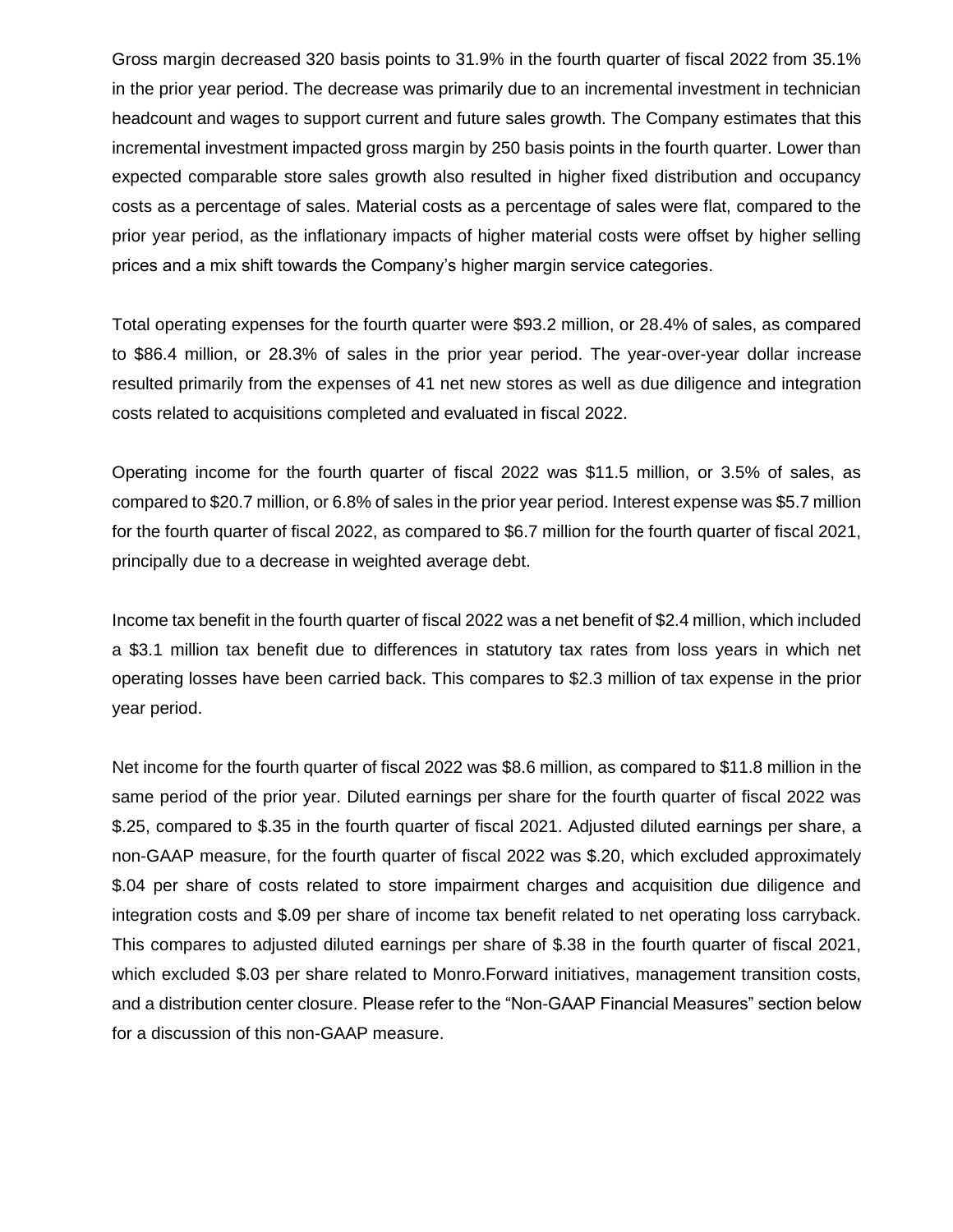During the fourth quarter of fiscal 2022, the Company opened one store. Monro ended the quarter with 1,304 company-operated stores and 80 franchised locations.

"I'd like to thank all of our teammates and customers for their contributions to Monro's growth and prosperity, and our shareholders for their continued support. After 20% comparable store sales growth in the first nine months of fiscal 2022, the fourth quarter was severely impacted by the surge in COVID-19. During fiscal 2022, we made significant investments in technician headcount to expand sales and earnings. While this put pressure on gross margin, it has positioned us to capture growing industry demand for our products and services. We are implementing a strategy to improve our underperforming stores and we have evidence that our efforts are already working. As we move forward into fiscal 2023, sales trends are encouraging. While April's comparable store sales were 3% lower than a record April last year, May is trending 3% higher on a larger sales base", said Mike Broderick, President and Chief Executive Officer.

Broderick continued, "Today we announced our intention to divest our non-core Wholesale and tire distribution assets to American Tire Distributors for an estimated \$105 million. As part of the transaction, we will enter into a supply agreement that will give us better availability of tires, quicker delivery and better pricing. Beyond the financial benefits, this divestiture will enable us to sharpen our focus and resources on our Retail operations. The proceeds, along with cash generated from operations, will allow us to return capital to shareholders through healthy dividend and share repurchase programs as well as capitalize on acquisitions."

## **Full Year Results**

Sales for fiscal 2022 increased 20.8% to \$1.359 billion from \$1.126 billion in fiscal 2021. Comparable store sales increased 15.2% compared to a decrease of 11.1% in the prior year. Comparable store sales increased approximately 29% for brakes, 26% for alignments, 16% for front end/shocks, 16% for maintenance services, and 11% for tires compared to the prior year.

Gross margin for fiscal 2022 was 35.4%, compared to 35.1% in the prior year, primarily due to higher comparable store sales, which resulted in lower fixed distribution and occupancy costs and lower material costs as a percentage of sales. This was partially offset by incremental investments in technician headcount and wages to support current and future sales growth amidst improving consumer demand.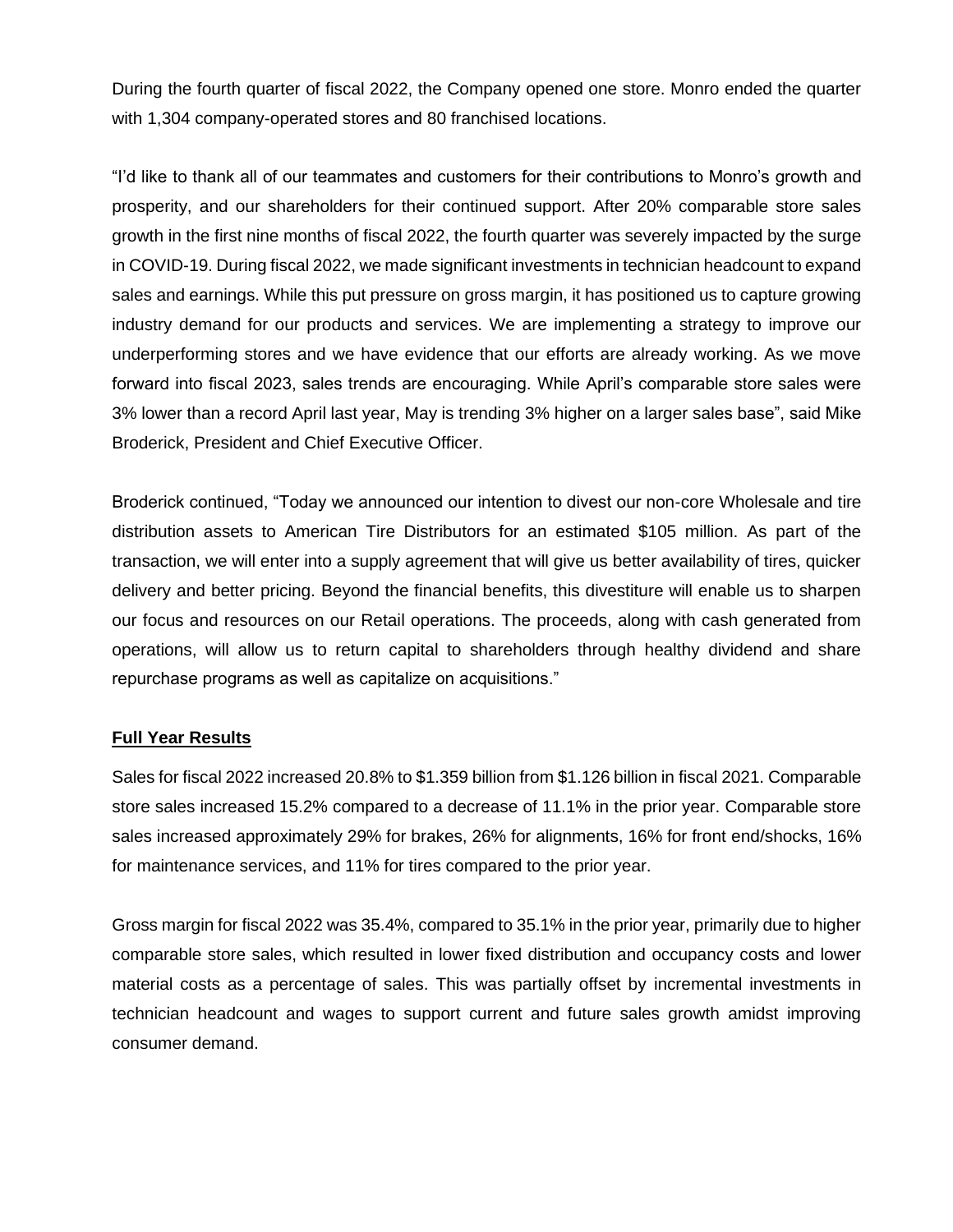Total operating expenses for fiscal 2022 were \$380.5 million, or 28.0% of sales compared to \$323.0 million, or 28.7% of sales in the prior year. The year-over-year dollar increase resulted from increased store management payroll and store operating expenses needed to support current and future topline growth, expenses of 41 net new stores as well as an increase in litigation settlement costs.

Operating income was \$101.3 million, or 7.5% of sales, compared to \$72.2 million, or 6.4% of sales in the prior year. Interest expense was \$24.6 million in fiscal 2022 compared to \$28.2 million in the prior year, principally due to a decrease in weighted average debt.

Net income for fiscal 2022 was \$61.6 million, or \$1.81 per diluted share, as compared to \$34.3 million, or \$1.01 per diluted share in fiscal 2021.

Adjusted diluted earnings per share, a non-GAAP measure, in fiscal 2022 was \$1.85, which excluded \$.08 per share related to one-time litigation settlement costs, \$.03 per share related to acquisition due diligence and integration costs, \$.02 per share of costs related to store impairment charges, \$.02 per share of costs related to Monro.Forward initiatives, and \$.10 per share of income tax benefit related to net operating loss carryback and the benefit of an adjustment to the estimate for prior year store closing costs. This compares to adjusted diluted earnings per share of \$1.14 in fiscal 2021, which excluded \$.06 per share related to store closing costs, \$.05 per share of costs related to Monro.Forward initiatives, \$.01 per share of costs related to acquisition due diligence and integration costs, \$.01 per share of costs related to management transition and a distribution center closure, and \$.01 per share benefit related to a reserve for potential litigation that was no longer necessary. Please refer to the "Non-GAAP Financial Measures" section below for a discussion of this non-GAAP measure.

## **Strong Financial Position**

During fiscal 2022, the Company generated approximately \$174 million in operating cash flow. As of March 26, 2022, the Company had cash and cash equivalents of approximately \$8 million and availability on its revolving credit facility of approximately \$394 million.

#### **Divestiture Update**

Subsequent to the fourth quarter of fiscal 2022, the Company entered into an agreement with American Tire Distributors to divest its Wholesale and tire distribution assets for an estimated total transaction value of \$105 million. As part of this transaction, the Company is expecting to enter into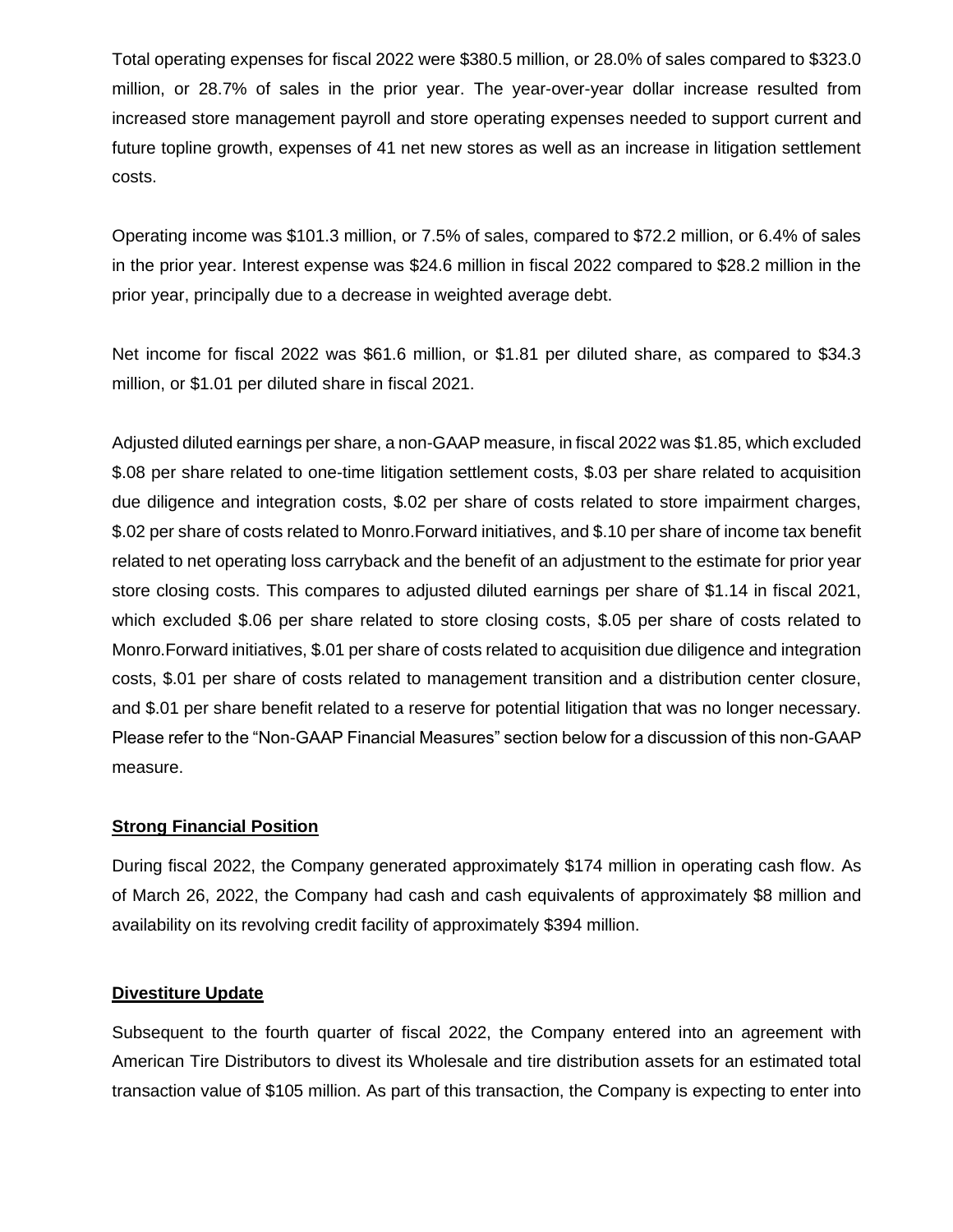a supply agreement for tire distribution directly to its stores that will improve the Company's tire availability, allowing the Company to be a better seller of tires at higher margins. The divestiture will enable the Company to focus on its Retail operations, category management and working capital optimization. The transaction is expected to close in June.

## **First Quarter Fiscal 2023 Cash Dividend Increased**

Monro announced today that its Board of Directors has approved a \$.02 per share increase in the Company's cash dividend for the first quarter of fiscal year 2023 to \$.28 per share. The Company has increased its cash dividend 17 times during the 17 years since a cash dividend was first issued. In the past five years, the Company has increased its quarterly cash dividend from \$.18 per share to \$.28 per share. The cash dividend is payable to shareholders of record on the Company's outstanding shares of common stock, including the shares of common stock to which the holders of the Company's Class C Convertible Preferred Stock are entitled. The dividend is payable on June 20, 2022 to shareholders of record at the close of business on June 6, 2022.

## **Share Repurchase Authorization**

Monro also announced today that its Board of Directors has authorized a share repurchase program for the repurchase of up to \$150 million of the Company's common stock.

The Company may repurchase shares of common stock from time to time as market conditions warrant, subject to regulatory considerations.

The method, timing and actual number of shares repurchased will depend on a variety of factors, including price, general business and market conditions, alternative investment opportunities, and legal requirements.

The Company's repurchase program has no expiration date, does not require the purchase of any minimum number of shares and may be suspended, modified or discontinued at any time without prior notice.

## **Company Outlook**

Monro is not providing fiscal 2023 financial guidance at this time but will provide perspective on its outlook for fiscal 2023 during its earnings conference call.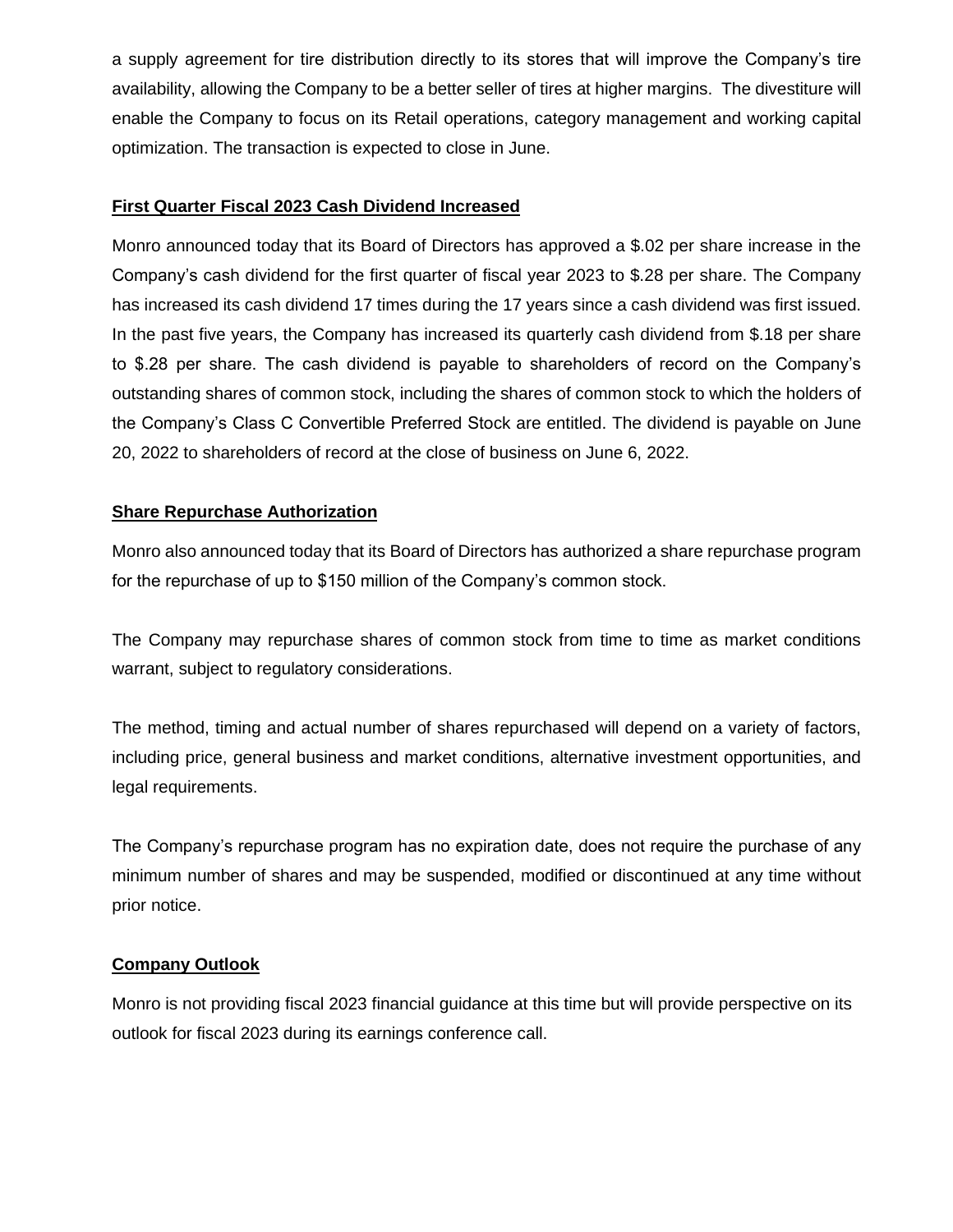#### **Earnings Conference Call and Webcast**

The Company will host a conference call and audio webcast on Thursday, May 19, 2022 at 8:30 a.m. Eastern Time. The conference call may be accessed by dialing 1-844-200-6205 and using the required access code of 313647. A replay will be available approximately two hours after the recording through Thursday, June 2, 2022 and can be accessed by dialing 1-866-813-9403 and using the required access code of 858506. A replay can also be accessed via audio webcast at the Investors section of the Company's website, located at [corporate.monro.com/investors.](https://corporate.monro.com/investors/events-and-presentations/)

#### **About Monro, Inc.**

Monro, Inc. (NASDAQ: MNRO) is one of the nation's leading automotive service and tire providers, delivering best-in-class auto care to communities across the country, from oil changes, tires and parts installation, to the most complex vehicle repairs. With a growing market share and a focus on sustainable growth, the Company generated approximately \$1.4 billion in sales in fiscal 2022 and continues to expand its national presence through strategic acquisitions and the opening of newly constructed stores. Across more than 1,300 stores and 9,000 service bays nationwide, Monro brings customers the professionalism and high-quality service they expect from a national retailer, with the convenience and trust of a neighborhood garage. Monro's highly-trained teammates and certified technicians bring together hands-on experience and state-of-the-art technology to diagnose and address automotive needs every day to get customers back on the road safely. For more information, please visit [www.monro.com.](http://www.monro.com/)

## **Cautionary Note Regarding Forward-Looking Statements**

The statements contained in this press release that are not historical facts may contain statements of future expectations and other forward-looking statements made pursuant to the Safe Harbor provisions of the Private Securities Litigation Reform Act of 1995. Forward-looking statements can be identified by such words and phrases as "expected," "estimate," "guidance," "outlook," "potential," "anticipate," "believe," "could," "may," "will," "intend," and other similar words or phrases. Forwardlooking statements are subject to risks, uncertainties and other important factors that could cause actual results to differ materially from those expressed. These factors include, but are not necessarily limited to, whether the Company is able to divest the wholesale and tire distribution assets and enter into distribution and related service agreements with American Tire Distributors, product demand, dependence on and competition within the primary markets in which the Company's stores are located, the need for and costs associated with store renovations and other capital expenditures, the effect of general business or economic conditions on the Company's business, including the direct and indirect effects of the COVID-19 pandemic and the Russian invasion of Ukraine on the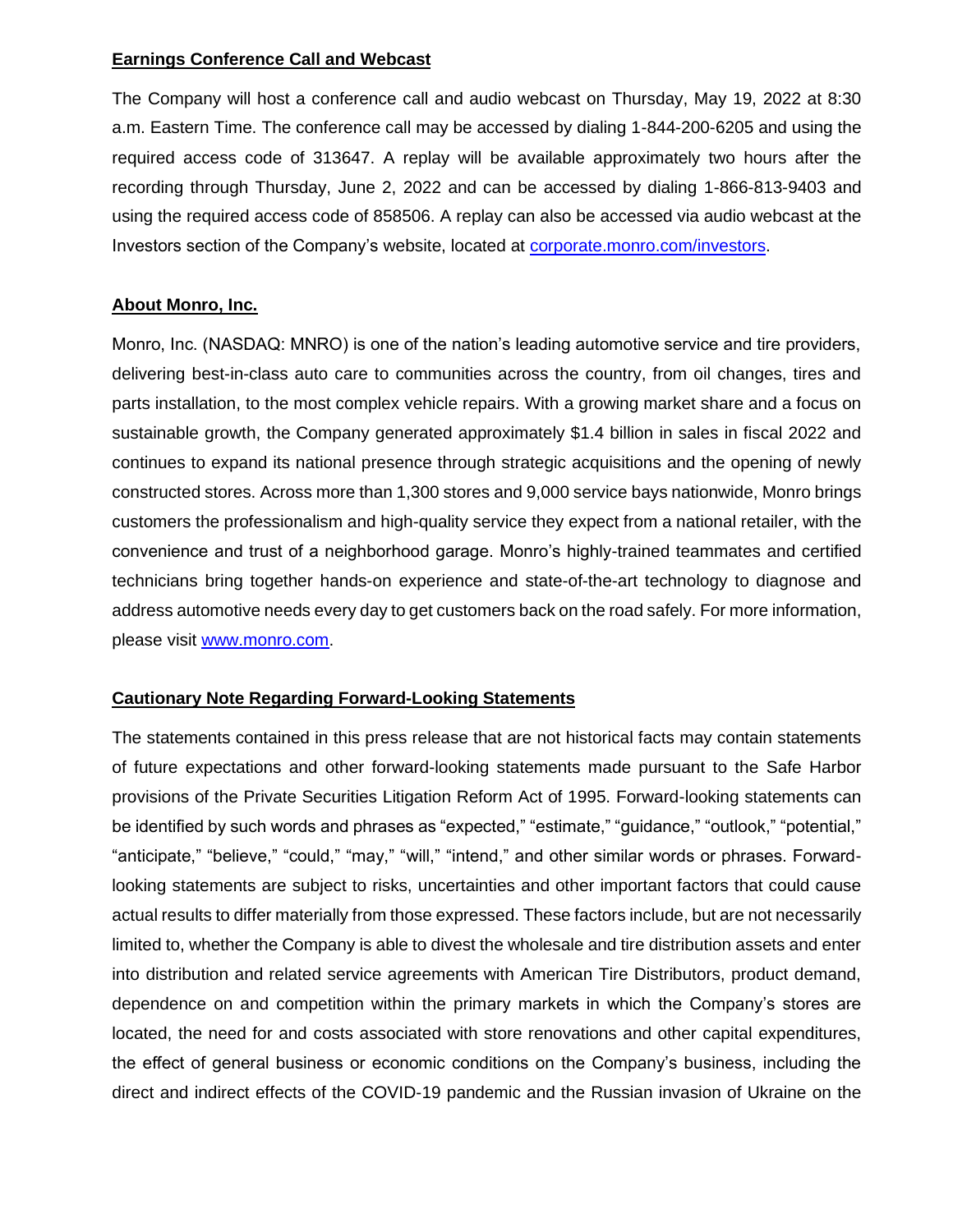economy, consumer spending levels, inflation, and unemployment, seasonality, changes in the U.S. trade environment, including the impact of tariffs on products imported from China, the impact of competitive services and pricing, product development, parts supply restraints or difficulties, the impact of weather trends and natural disasters, industry regulation, risks relating to leverage and debt service (including sensitivity to fluctuations in interest rates), continued availability of capital resources and financing, risks relating to protection of customer and employee personal data, risks relating to litigation, risks relating to integration of acquired businesses and other factors set forth elsewhere herein and in the Company's Securities and Exchange Commission filings, including the Company's annual report on Form 10-K for the fiscal year ended March 27, 2021 and the Form 10- K for the fiscal year ended March 26, 2022, which the Company intends to file with the Securities and Exchange Commission this month. Except as required by law, the Company does not undertake and specifically disclaims any obligation to update any forward-looking statement to reflect the occurrence of anticipated or unanticipated events or circumstances after the date of such statements.

#### **Non-GAAP Financial Measures**

In addition to reporting diluted earnings per share ("EPS"), which is a generally accepted accounting principles ("GAAP") measure, this press release includes adjusted diluted EPS, which is a non-GAAP financial measure. The Company has included a reconciliation from adjusted diluted EPS to its most directly comparable GAAP measure, diluted EPS. Management views this non-GAAP financial measure as a way to better assess comparability between periods because management believes the non-GAAP financial measure shows the Company's core business operations while excluding certain non-recurring items and items related to store impairment charges and closings as well as our Monro.Forward or acquisition initiatives.

This non-GAAP financial measure is not intended to represent, and should not be considered more meaningful than, or as an alternative to, its most directly comparable GAAP measure. This non-GAAP financial measure may be different from similarly titled non-GAAP financial measures used by other companies.

#### **Comparable Store Sales**

The Company defines comparable store sales as sales for locations that have been opened or owned at least one full fiscal year. The Company believes this period is generally required for new store sales levels to begin to normalize. Management uses comparable store sales to assess the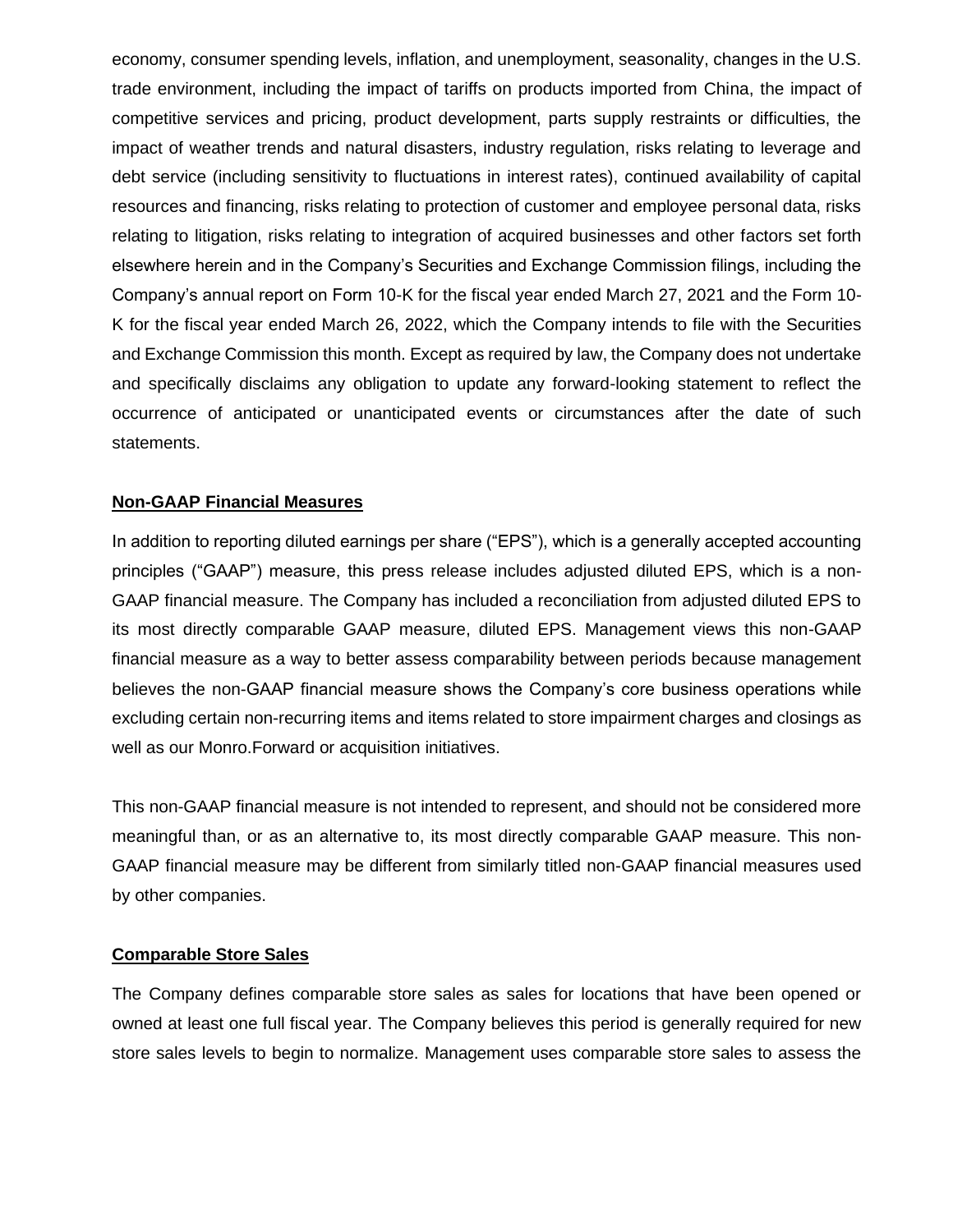operating performance of the Company's stores and believes the metric is useful to investors because the Company's overall results are dependent upon the results of its stores.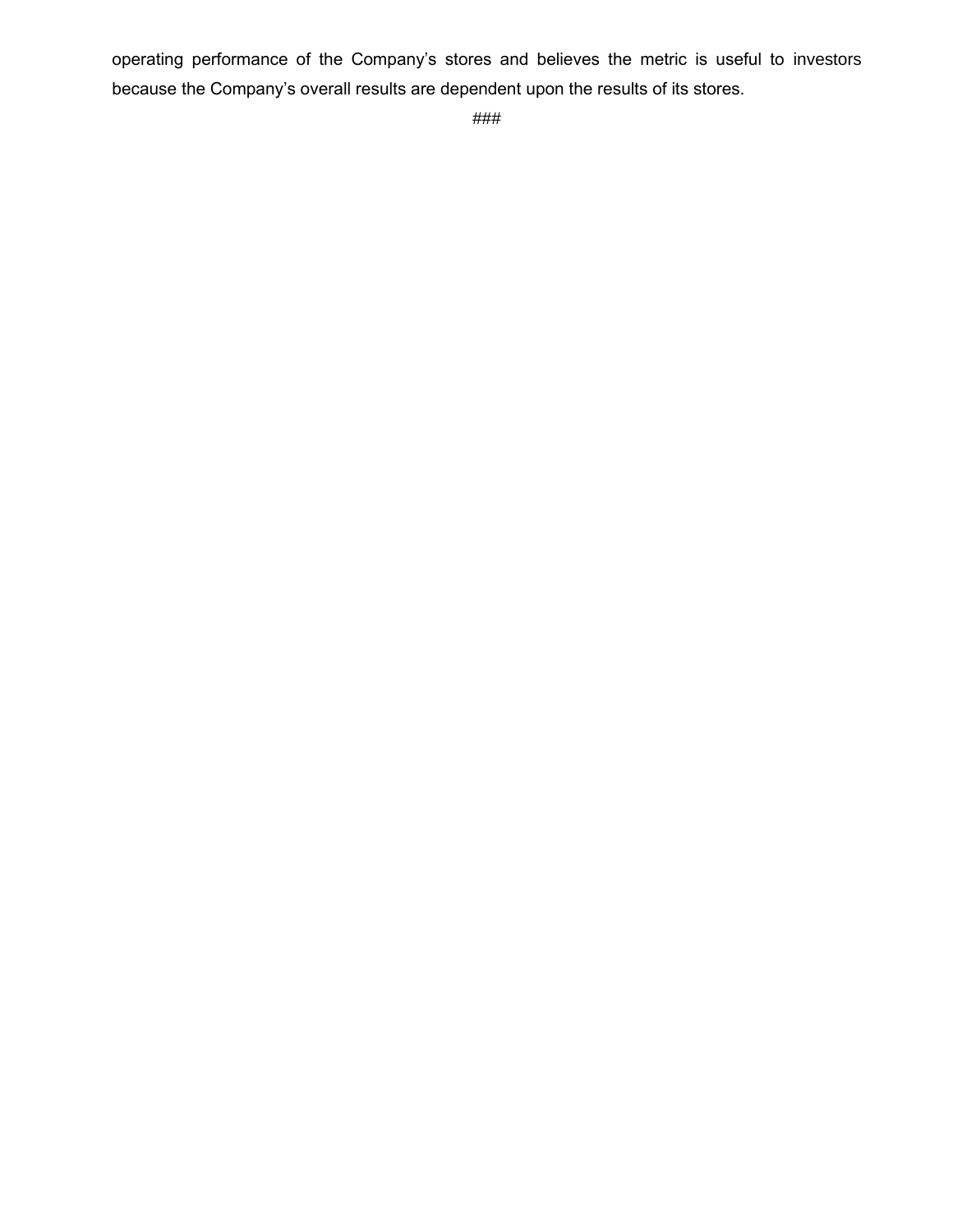# **MONRO, INC.**

#### Financial Highlights (Unaudited) (Dollars and share counts in thousands)

|                                                              | <b>Quarter Ended Fiscal</b><br><b>March</b> |            |                        |            |             |
|--------------------------------------------------------------|---------------------------------------------|------------|------------------------|------------|-------------|
|                                                              |                                             | 2022       |                        | 2021       | % Change    |
| <b>Sales</b>                                                 | \$                                          | 328,030    | \$                     | 305,485    | 7.4%        |
| Cost of sales, including<br>distribution and occupancy costs |                                             | 223,391    |                        | 198,408    | 12.6%       |
| Gross profit                                                 |                                             | 104,639    |                        | 107,077    | $(2.3)\%$   |
| Operating, selling, general and<br>administrative expenses   |                                             | 93,171     |                        | 86,354     | 7.9%        |
| Operating income                                             |                                             | 11,468     |                        | 20,723     | (44.7)%     |
| Interest expense, net                                        |                                             | 5,738      |                        | 6,708      | $(14.5)\%$  |
| Other income, net                                            |                                             | (480)      |                        | (55)       | 772.7%      |
| Income before income taxes                                   |                                             | 6,210      |                        | 14,070     | (55.9)%     |
| Provision for/(benefit from) income taxes                    |                                             | (2, 405)   |                        | 2,267      | $(206.1)\%$ |
| Net income                                                   | \$                                          | 8,615      | \$                     | 11,803     | (27.0)%     |
| Diluted earnings per share                                   | $\overline{P}$                              | <u>.25</u> | $\mathbf{\mathcal{L}}$ | <u>.35</u> | $(28.6)\%$  |
| Weighted average number of<br>diluted shares outstanding     |                                             | 34,049     |                        | 33,956     |             |
| Number of stores open<br>(at end of quarter)                 |                                             | 1,304      |                        | 1,263      |             |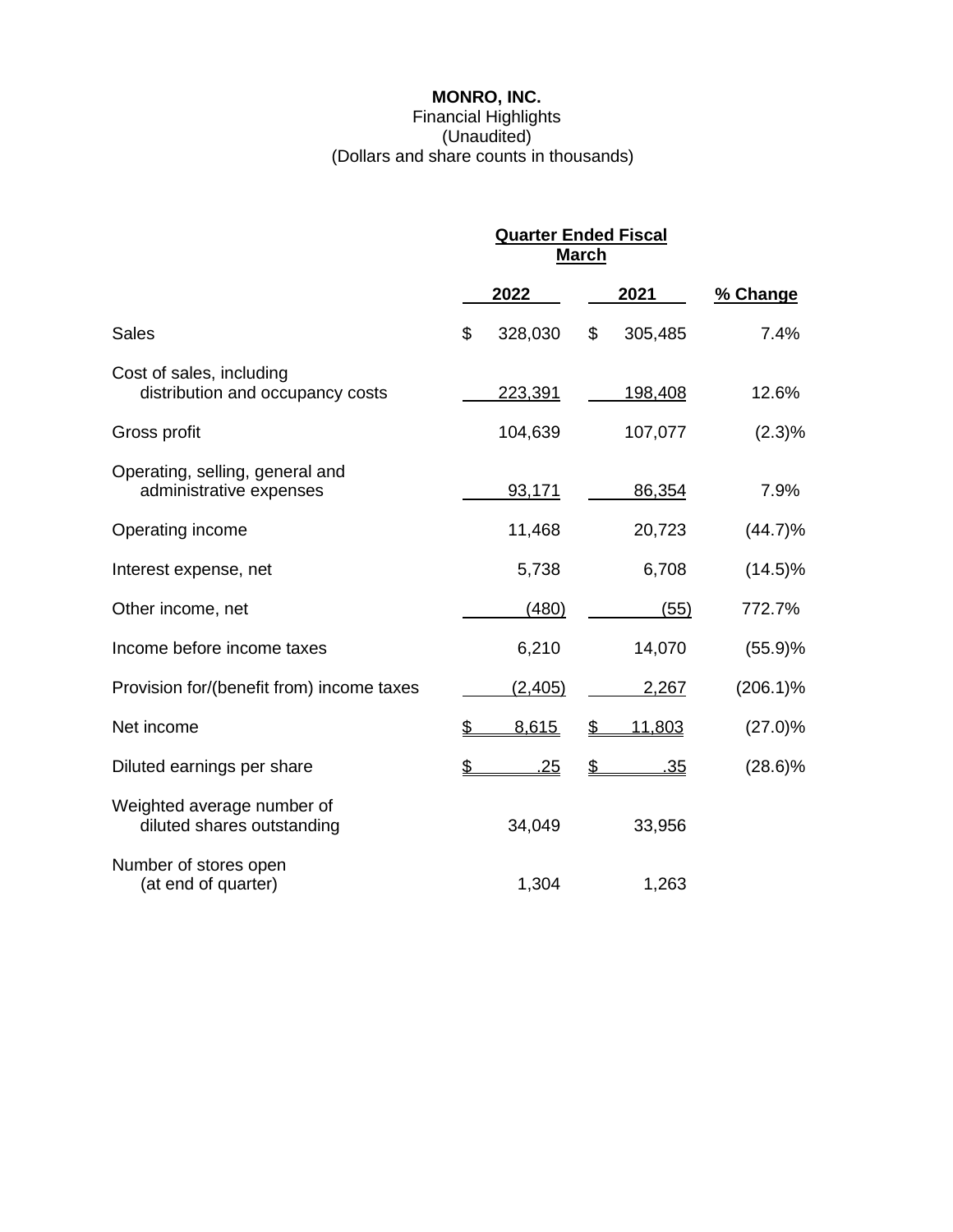# **MONRO, INC.**

# Financial Highlights (Unaudited) (Dollars and share counts in thousands)

|                                                              | <u> Year Ended Fiscal</u><br><b>March</b> |                                       |            |
|--------------------------------------------------------------|-------------------------------------------|---------------------------------------|------------|
|                                                              | 2022                                      | 2021                                  | % Change   |
| <b>Sales</b>                                                 | 1,359,328<br>\$                           | 1,125,721<br>\$                       | 20.8%      |
| Cost of sales, including<br>distribution and occupancy costs | 877,492                                   | 730,526                               | 20.1%      |
| Gross profit                                                 | 481,836                                   | 395,195                               | 21.9%      |
| Operating, selling, general and<br>administrative expenses   | 380,538                                   | 322,957                               | 17.8%      |
| Operating income                                             | 101,298                                   | 72,238                                | 40.2%      |
| Interest expense, net                                        | 24,631                                    | 28,235                                | $(12.8)\%$ |
| Other income, net                                            | (618)                                     | (188)                                 | 228.7%     |
| Income before provision for<br>income taxes                  | 77,285                                    | 44,191                                | 74.9%      |
| Provision for income taxes                                   | 15,717                                    | 9,872                                 | 59.2%      |
| Net income                                                   | \$<br>61,568                              | $\mathfrak{L}$<br>34,319              | 79.4%      |
| Diluted earnings per common share                            | \$<br>1.81                                | $\mathbf{\mathcal{L}}$<br><u>1.01</u> | 79.2%      |
| Weighted average number of<br>diluted shares outstanding     | 34,038                                    | 33,876                                |            |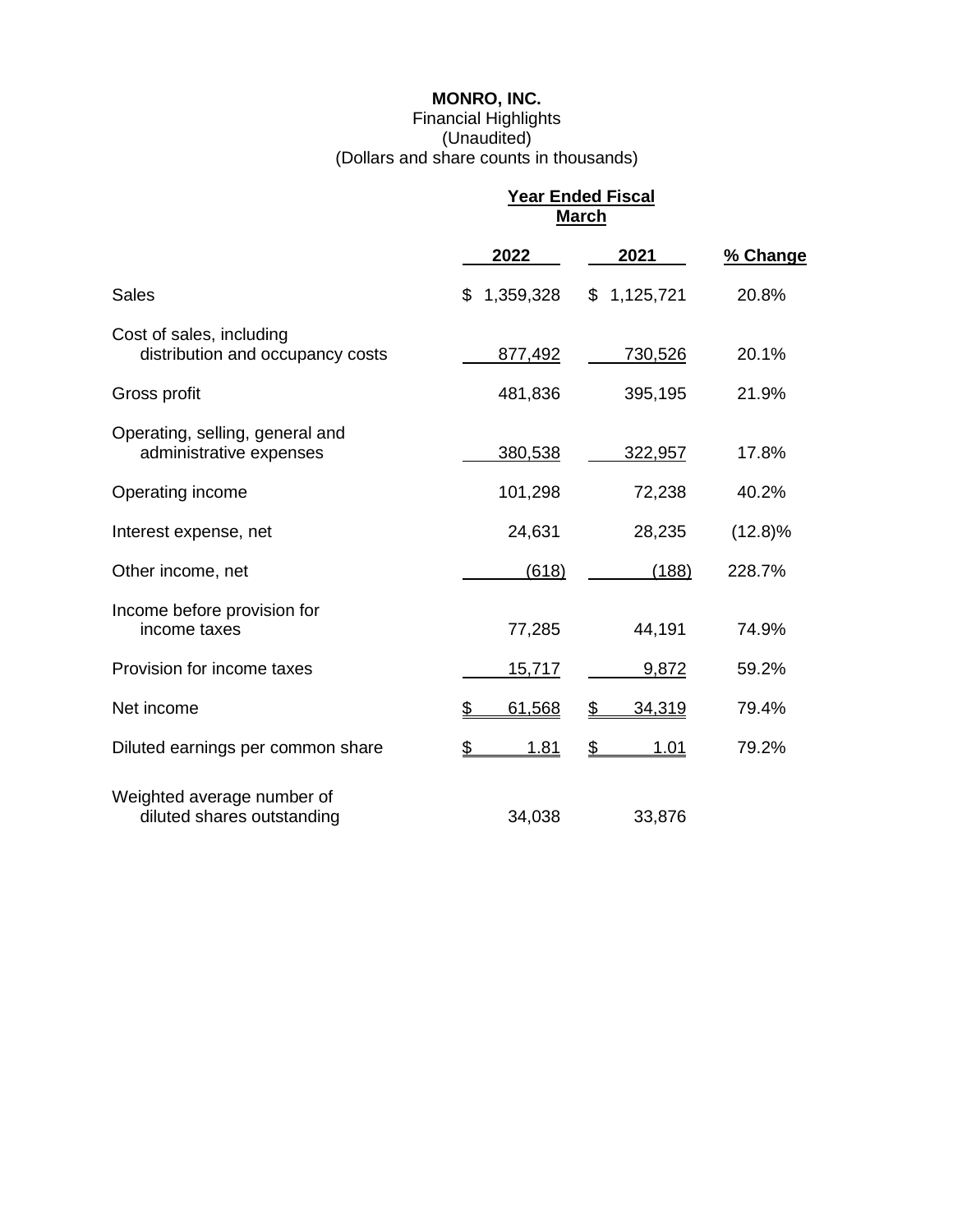#### **MONRO, INC.**

#### Financial Highlights (Unaudited) (Dollars in thousands)

|                                                    | March 26,<br>2022 |               | March 27,<br>2021 |                |  |
|----------------------------------------------------|-------------------|---------------|-------------------|----------------|--|
| <b>Assets</b>                                      |                   |               |                   |                |  |
| Cash and equivalents                               | \$                | 7,948         | \$                | 29,960         |  |
| Inventories                                        |                   | 166,271       |                   | 162,282        |  |
| Other current assets                               |                   | <u>71,283</u> |                   | <u>74,283</u>  |  |
| <b>Total current assets</b>                        |                   | 245,502       |                   | 266,525        |  |
| Property and equipment, net                        |                   | 315,193       |                   | 327,063        |  |
| Finance lease and financing obligation assets, net |                   | 268,406       |                   | 275,360        |  |
| Operating lease assets, net                        |                   | 213,588       |                   | 203,329        |  |
| Other non-current assets                           |                   | 828,723       |                   | <u>739,537</u> |  |
| <b>Total assets</b>                                |                   | 1,871,412     | S                 | 1,811,814      |  |
| <b>Liabilities and Shareholders' Equity</b>        |                   |               |                   |                |  |
| <b>Current liabilities</b>                         | \$                | 321,964       | \$                | 290,616        |  |
| Long-term debt                                     |                   | 176,466       |                   | 190,000        |  |
| Long-term finance leases and financing obligations |                   | 357,475       |                   | 366,330        |  |
| Long-term operating lease liabilities              |                   | 192,637       |                   | 177,724        |  |
| Other long-term liabilities                        |                   | 39,964        |                   | 37,460         |  |
| <b>Total liabilities</b>                           |                   | 1,088,506     |                   | 1,062,130      |  |
| Total shareholders' equity                         |                   | 782,906       |                   | 749,684        |  |
| Total liabilities and shareholders' equity         | \$                | 1,871,412     | \$                | 1,811,814      |  |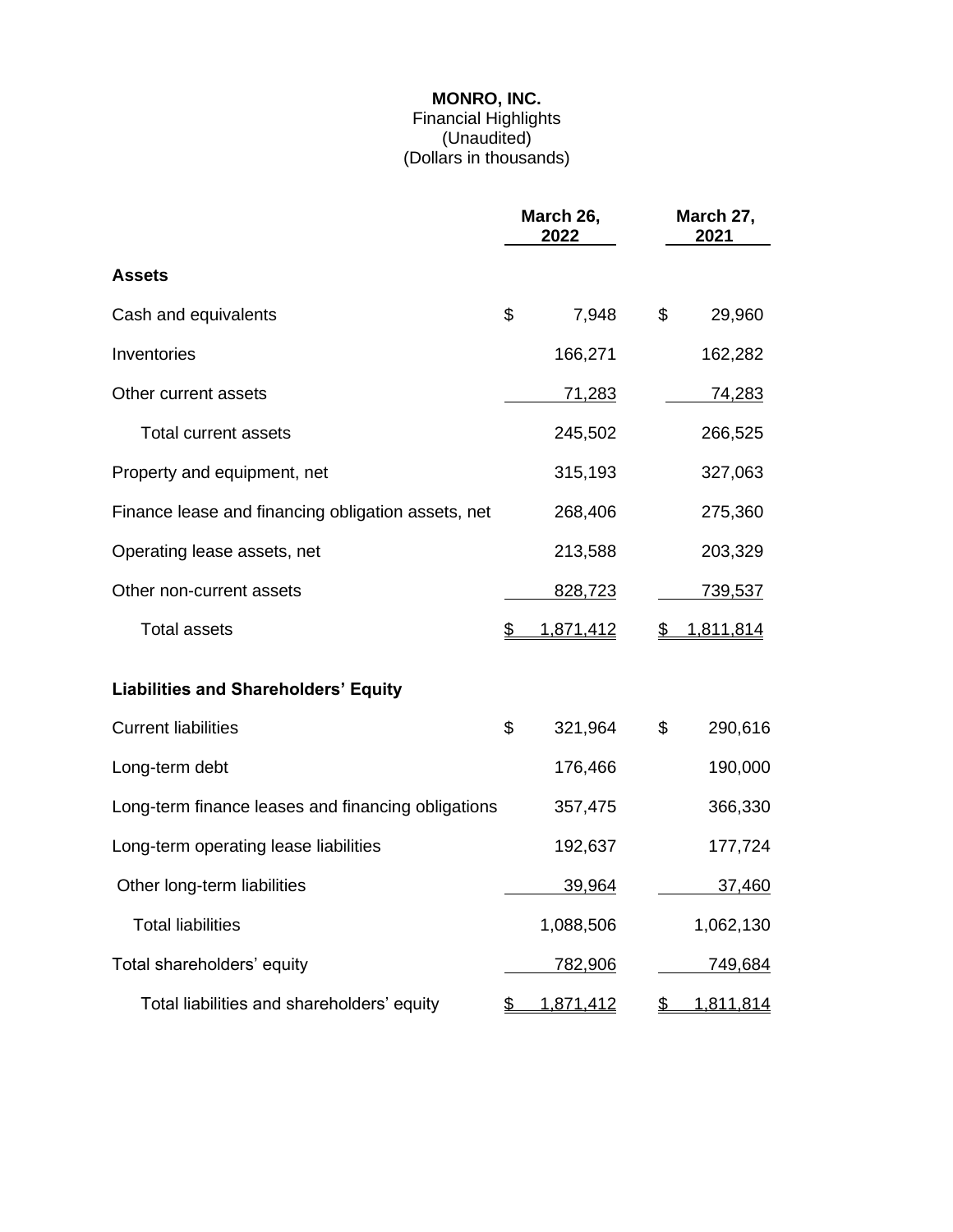#### **MONRO, INC.** Reconciliation of Adjusted Diluted Earnings Per Share (EPS) (Unaudited)

|                                                            | <b>Quarter Ended</b><br><b>Fiscal</b><br><b>March</b> |        |      |      |
|------------------------------------------------------------|-------------------------------------------------------|--------|------|------|
|                                                            | 2022                                                  |        | 2021 |      |
| <b>Diluted EPS</b>                                         | \$                                                    | 0.25   | \$   | 0.35 |
| Store impairment charge                                    |                                                       | 0.02   |      |      |
| Store closing costs                                        |                                                       |        |      | 0.01 |
| Monro. Forward initiative costs                            |                                                       |        |      | 0.02 |
| Acquisition due diligence and integration costs            |                                                       | 0.01   |      |      |
| Management transition costs                                |                                                       |        |      | 0.01 |
| Income tax benefit related to net operating loss carryback |                                                       | (0.09) |      |      |
| <b>Adjusted Diluted EPS</b>                                | \$                                                    | 0.20   | \$   | 0.38 |

Note: The calculation of the impact of non-GAAP adjustments on diluted earnings per share is performed on each line independently. The table may not add down by +/- \$0.01 due to rounding.

# Supplemental Reconciliation of Adjusted Net Income (Unaudited) (Dollars in Thousands)

|                                                            | <b>Quarter Ended</b><br><b>Fiscal</b><br><b>March</b> |          |  |
|------------------------------------------------------------|-------------------------------------------------------|----------|--|
|                                                            | 2022                                                  | 2021     |  |
| Net Income                                                 | \$8,615                                               | \$11,803 |  |
| Store impairment charge                                    | 759                                                   | 45       |  |
| Store closing costs                                        | (12)                                                  | 242      |  |
| Monro. Forward initiative costs                            | 120                                                   | 733      |  |
| Acquisition due diligence and integration costs            | 659                                                   | 99       |  |
| Management transition costs                                |                                                       | 229      |  |
| Provision for income taxes on pre-tax adjustments          | (364)                                                 | (329)    |  |
| Income tax benefit related to net operating loss carryback | (3, 119)                                              |          |  |
| Adjusted Net Income                                        | \$6,658                                               | \$12,822 |  |